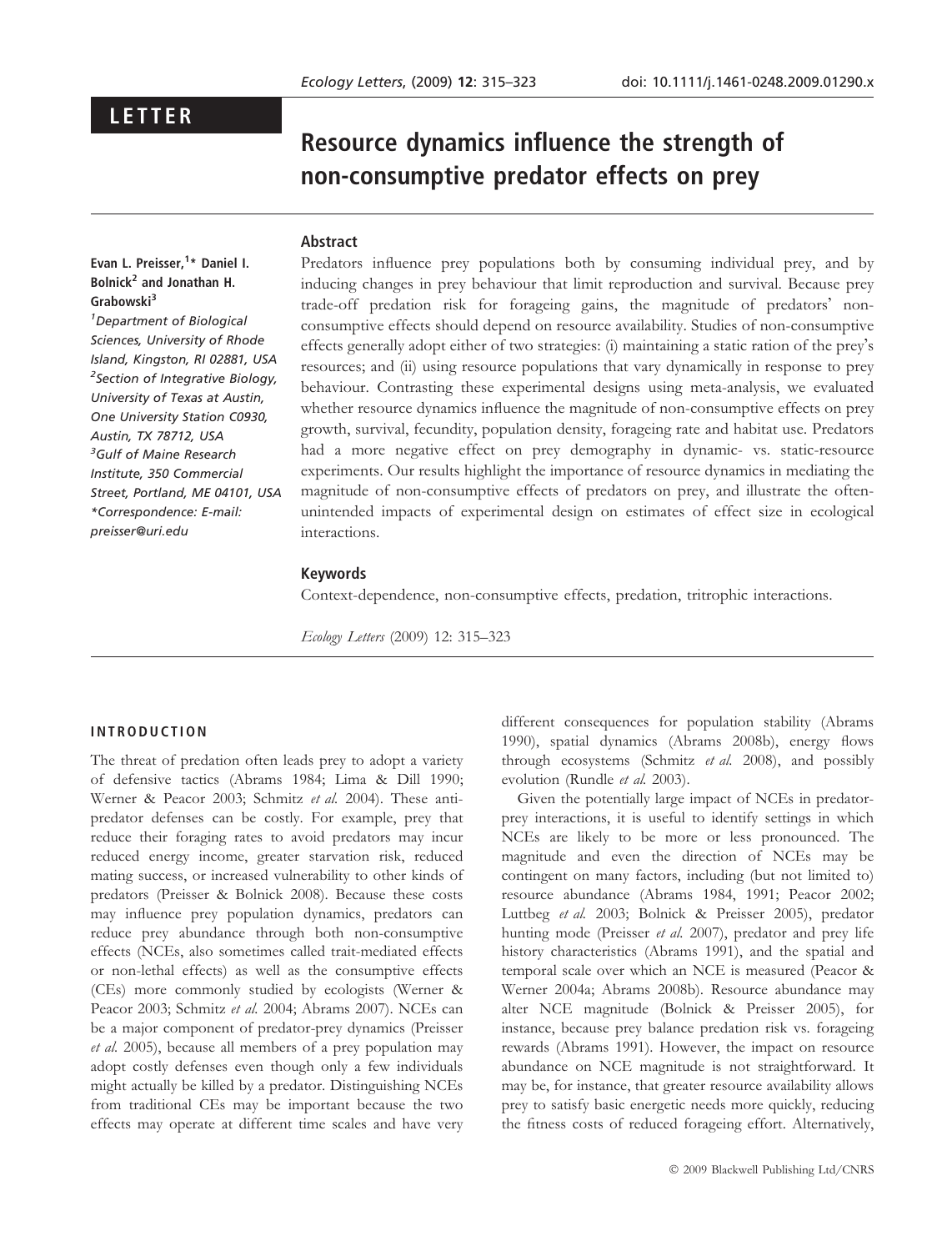however, greater resource availability may also increase the opportunity cost of reduced forageing effort, thereby magnifying the difference in energy income between individuals that do or do not curtail their forageing.

Because a predator's NCE on prey depends on resource availability, any resource population dynamics should modify the magnitude of NCEs. For example, Peacor (2002) showed that tadpoles exposed to predator cues greatly reduced their forageing activity. The reduced grazing activity released algae from top-down control, causing such a large increase in algal density that the positive effect of increased food abundance on tadpole growth more than offset the negative effect of tadpoles' reduced forageing effort on tadpole growth. Predators thus actually had a positive NCE on prey growth rate, mediated by changes in prey behaviour and subsequent resource dynamics. Alternatively, NCEs may be exacerbated if changing prey behaviour leads to declining resource densities. For instance, grasshoppers exposed to predatory spiders shifted from high-quality grasses onto safer but less nutritious forbs (Schmitz et al. 1997). Forb biomass then declined while grasses increased, further reducing grasshopper survival (Schmitz 1998). These case studies illustrate that resource dynamics can either mitigate or exacerbate the negative impact of predation risk on prey populations. We therefore used a meta-analysis of published experiments to evaluate whether the pre-ponderance of examples suggest a general trend towards negative or positive effects of resource dynamics on NCEs.

To evaluate the effect of resource dynamics, we took advantage of a basic dichotomy in how NCE experiments are conducted. Studies of NCEs generally entail at least two experimental treatments: a predator-free control, and a predator-risk treatment in which the prey are exposed to predator cues (usually visual and/or olfactory). Predators in predator-risk treatments are isolated from their prey so that prey perceive risk but cannot be eaten. The betweentreatment differences in behaviour (feeding rate, use of refuges) and/or life history parameters (growth, survival, fecundity, population density) measure the NCE of predation risk on prey (but see Abrams 2008a,b for important caveats about this experimental design). In these experiments, the prey may be supplied either with a set ration of food resources (e.g., a fixed quantity of artificial food), or may be left to feed on resource populations (algae, bacteria, etc.) that can reproduce and show dynamic responses to consumption. The former design (static rations) does not permit feedbacks between prey behaviour and resource availability. Consequently, contrasts between experiments with rationed ('static') vs. dynamic resources can evaluate whether resource dynamics have a consistent effect on NCE magnitude. We therefore tested for differences in mean NCE magnitude between static-resource and dynamicresource experiments. We emphasize that the exact magnitude of such differences will depend on the study systems and details of experimental designs in the published literature (e.g., time-scales, spatial scales, taxonomic focus, predator densities). Consequently, we focus less on the effect size *per se* and more on whether there is a general across-taxa difference in effect size between studies with static vs. dynamic resources.

# METHODS

We assembled and analysed a database of 1002 measurements of NCE magnitude drawn from 214 published papers, recording the mean response from control (predator-free) and predator-risk (risk cue) treatments, along with sample sizes, and standard deviations. The database includes a nearly exhaustive collection of studies of NCEs from the ecological literature from 1970 through 2005, and is available through the National Centre for Ecological Analysis and Synthesis (http://knb.ecoinformatics.org/knb/metacat/nceas.873.24/ nceas). The database, search methods and response variables are described in more detail elsewhere (Bolnick & Preisser 2005; Preisser et al. 2005, 2007). Information about each study (effect sizes, sample sizes, etc.) were checked by at least two people. We categorized studies as static if a constant or renewed supply of resources were provided throughout the experiment. Dynamic resources included any study with living resources whose densities were allowed to fluctuate. Thirty-six published papers that could not clearly be assigned to one of these designs were excluded from our analyses. The data analysed in this paper is provided in the Supporting Information.

We subdivided the database into sets of studies with biologically equivalent response variables (all measured on the prey population): population density, survivorship, fecundity, somatic growth rates, forageing rate and habitat use (% of time spent outside of refuge habitats). We analysed each of these response variables separately using the software package MetaWin (Sinauer Associates, Inc. Sunderland, MA, USA) (Rosenberg et al. 2000), calculating a log response ratio (lnRR) for each study and then calculating separate response ratio (RR) means for staticand dynamic-resource experiments (Hedges & Olkin 1985; Gurevitch & Hedges 1999; Hedges et al. 1999). In discussing our results, we report the RR rather than its logarithm to make it easier to intuit difference in effect sizes; RR ratios of one represent no difference in response means between experimental (predator risk) and control (no predator) treatments. Conversely,  $RR < 1$  (or  $> 1$ ) indicates that the measured variable is lower (or greater) in predator risk treatments than in the control. The magnitude of RR indicates the size and direction of the betweentreatment difference; for example,  $RR = 0.5$  indicates that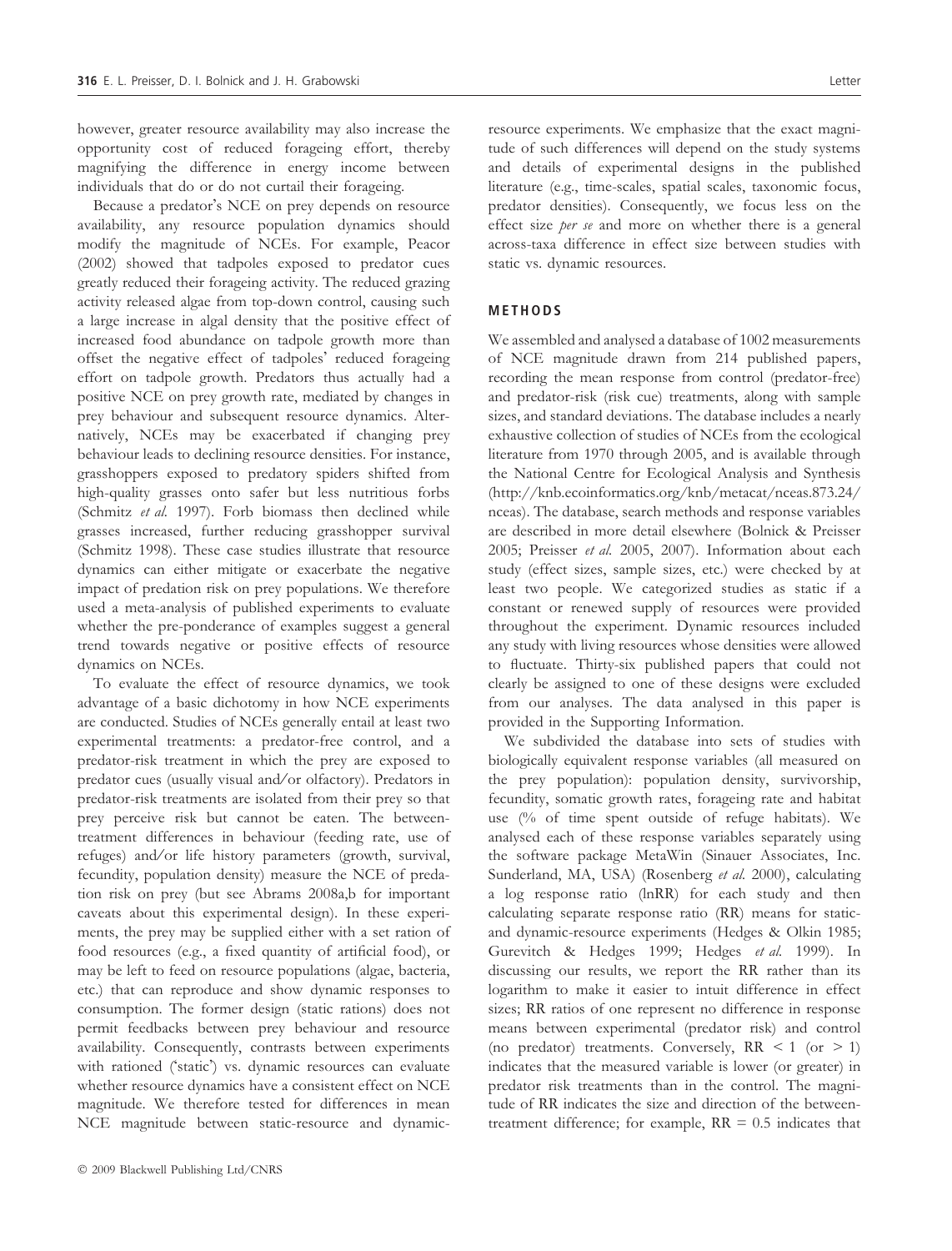the response variable is 50% lower in the predator risk treatment than in the control, whereas  $RR = 1.5$  indicates a 50% increase in the response variable in the predator risk treatment.

We tested for significant differences between static and dynamic resource experiments using a random-effects Q-statistic of among- vs. within-group heterogeneity, with the P-value calculated from a chi-square distribution (for details of the statistical model, see Rosenberg et al. 2000). Using the random effects model reflects our assumption that there is no single correct NCE effect, but rather a distribution of effects. We used a normal quantile plot in MetaWin to confirm that the data fit a normal distribution. In cases with a non-normal distribution, we also report P-values generated using a randomization procedure (Rosenberg et al. 2000). In the two cases with moderate departures from normality, the randomization procedure yielded qualitatively similar P-values to the parametric analysis. We also used a random-effects model to estimate 95% CI for the mean effect size of the two experimental designs, and to check whether these intervals included the null expectation of  $RR = 1$  (no effect). We performed three parallel analyses on subsets of the dataset that were restricted to prey species in the class Amphibia only, the class Insecta only, and the class Branchiopoda only; these represent respectively the first, second, and third most abundant classes of prey organisms in our database. This set of analyses assessed the potential for a confounding effect of taxa and resource type. In particular, if we observe the same differences between static and dynamic NCEs within taxa, as we observe across the whole database, we can be confident our results are fairly general. It should be noted that some response variables had too few observations within a particular taxonomic group to justify analysis: studies with amphibian prey, for instance, rarely measured individual fecundity. Because other taxa in the database had relatively few case studies in three or more of the six response variables, we did not have sufficient statistical power to justify additional analyses of specific taxa.

We also tested the hypothesis that the results of dynamic resource experiments show greater variation over time than do the results of static resource experiments. This analysis would ideally take into account both prey and resource generation times, as well as the ratio of experimental duration to resource generation time. Since resources are rarely identified to species, however (for instance, many papers refer only to periphyton or zooplankton), a detailed analysis of this sort proved impractical. As a result, we chose to analyse the relationship between mean effect size and experimental duration (in days) for (1) all dynamic resource experiments that employed periphyton, the most common dynamic resource in our database, as the basal resource; and (2) all static resource experiments. We performed these analyses in MetaWin using weighted least squares regression with experimental duration as a random effect (reflecting our assumption that there is a true random component of variation in effect sizes between studies; Rosenberg et al. 2000). Finally, we used the same technique to test whether response ratios in static- and dynamic resource experiments were affected by stochasticity related to prey population size, i.e., for a potential relationship between mean effect size and the number of prey individuals per experimental replicate (coded as a random effect).

Some sets of observations within the database are not fully independent, having been measured on either the same predator-prey species pair or on closely related taxa. There is no generally established solution for this pseudoreplication. Averaging all studies for a given predator-prey species pair may gloss over ecologically important variation in effect sizes arising from different experimental temporal or spatial scales, densities, season, geography, etc. In addition, averaging studies within a given predator-prey pair does not actually eliminate pseudoreplication because of the potential for phylogenetic non-independence among different predator and prey species. Existing methods that account for phylogenetic non-independence are unable to deal with interacting sets of species with incongruent phylogenetic trees. Consequently, we report an analysis of all effect size estimates rather than a summary estimate for each predator-prey species pair. To confirm that no single species or experiment makes up a large enough proportion of effect sizes in our database to create a strong bias, we reran all analyses sequentially omitting the three prey species with the largest number of effect size estimates. Because the qualitative results (significance, or direction of effects) remained unchanged, we report an analysis of the full dataset.

#### RESULTS

Non-consumptive effects strength differed between experiments employing static vs. dynamic resources. For every response variable examined (prey density, survival, fecundity, growth, feeding rate and habitat use), predators exerted a stronger negative effect on prey ( $RR < 1$ ) when resources were dynamic than when resources were static (Fig. 1 upper panel, Fig. 2 upper panel), though this difference was not significant for behavioural traits (feeding rate and habitat use). This same trend occurred when we analysed data from the three most abundant prey classes separately: the Amphibia (Fig. 1 lower panel, Fig. 2 lower panel), Insecta, and Branchiopoda also recorded stronger negative effects of predators in dynamic vs. static resource experiments. Since the three classes did not differ in their qualitative response to static- vs. dynamic-resource experiments, we present and discuss only the results from the most abundant prey class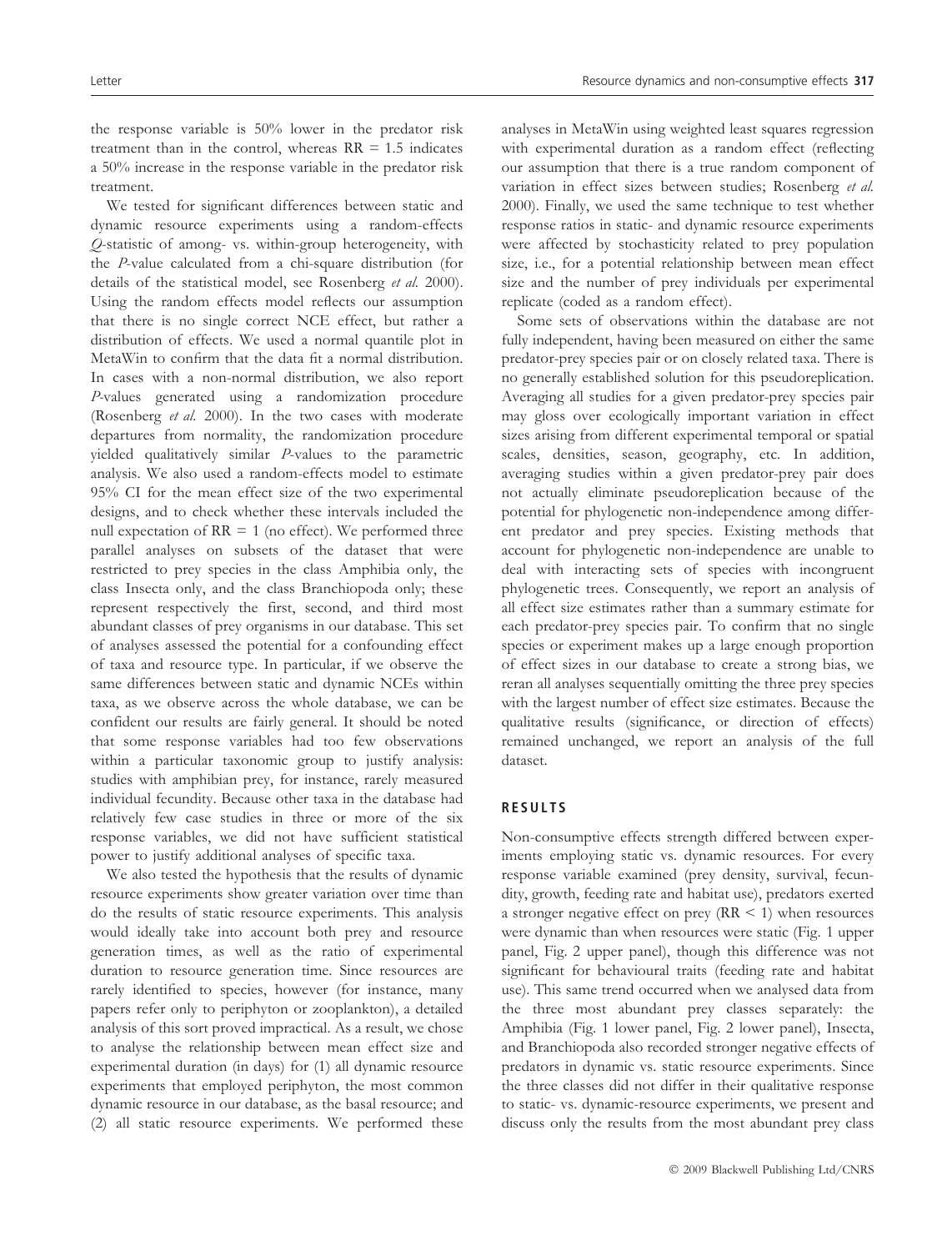

Figure 1 Mean response ratios for traits likely to directly influence prey population dynamics (prey population density, survival, fecundity and somatic growth rates). Top row: all prey taxa combined; bottom row: Amphibia prey only. Sample size and mean  $\pm$  95% CI are provided separately for static- and dynamic-resource experiments. P-values are based on a test of the null hypothesis that static and dynamic resource studies have similar mean effect sizes. P-values are calculated using a chi-square approximation except in cases where the effect sizes were non-normally distributed, in which case P-values from a randomization test are reported (see text). A horizontal line at  $RR = 1.0$  represents the case of no non-consumptive effect, where predator-cue and predator free treatments have similar means. Asterisks next to each mean effect size indicate whether the mean is significantly different from a null value of  $RR = 1.0$ .

(Amphibia). The similarity of within-taxon to across-taxa trends suggests that our findings are not an inadvertent result of confounding study taxon with static vs. dynamic resources.

Non-consumptive effect strength in studies measuring prey population density differed between static and dynamic-resource experiments (Fig. 1;  $\chi^2$ :  $P < 0.0001$ ; randomization:  $P = 0.001$ ). When resources were not dynamic, prey population density was on average 8.8% higher in predator-risk vs. control treatments ( $RR = 1.080$ ), although this did not differ significantly from the null hypothesis of no overall effect (95% CI: 0.97–1.175). In contrast, when resources were able to respond dynamically, prey population density in predator-risk treatments averaged 21.5% lower than in the control treatments (RR =  $0.785$ ; 95% CI: 0.719–0.856).

Prey survival was unresponsive to predation risk when resources were static (RR = 1.006; CI = 0.962–1.05). In studies with dynamic resources, however, prey survival averaged 8% lower in predator-risk treatments compared to controls (RR =  $0.920$ , CI =  $0.860 - 0.983$ ). The difference between static vs. dynamic resources was significant using the chi-square approximation (Fig. 1;  $P = 0.024$ ) but nonsignificant with the randomization test ( $P = 0.189$ ). Estimated effect sizes were normally distributed, so the more powerful chi-square test should be valid. Amphibian survival followed the same trend: survival in predator-risk treatments was lower in dynamic resource experiments  $(RR = 0.963, CI = 0.943-0.984)$  but not in static resource experiments (RR = 1.004, CI = 0.978-1.032). The difference between static and dynamic resource treatments was significant using both the chi-square approximation  $(P = 0.012)$  and the randomization test  $(P = 0.008)$ .

Studies of prey fecundity found that reproductive rates declined by 6.8% (relative to a risk-free control) with predation risk and static resources, compared to a 24% decline when resources were dynamic (Fig. 1; static RR = 0.932, CI: 0.869–0.999; dynamic RR = 0.760,<br>CI = 0.654–0.882;  $\gamma^2$ :  $P = 0.012$ ; randomization  $CI = 0.654 - 0.882$ ;  $P = 0.012$ ; randomization  $P = 0.026$ ). Results were non-normally distributed for fecundity, so the randomization P-value is more appropriate.

Prey growth rates showed a similar trend. When resources were static, predation risk reduced somatic growth by 7.7% (relative to a control), compared with 12.3% when resources were dynamic (static RR =  $0.924$ ; CI =  $0.909 - 0.940$ ; dynamic RR =  $0.877$ ; CI =  $0.858-0.897$ ). This amounts to a roughly 60% increase in the magnitude of NCEs on prey growth (Fig. 1;  $\chi^2$ :  $P = 0.0002$ ; randomization  $P = 0.021$ ). The Amphibia-only results again agreed with the all-taxa analysis (static RR =  $0.979$ ; CI =  $0.960-0.997$ ; dynamic  $RR = 0.916$ ;  $CI = 0.902-0.930$ , and there was a significant difference between static and dynamic resource treatments in the predicted direction in both the chi-square approximation ( $P < 0.001$ ) and the randomization test ( $P = 0.005$ ).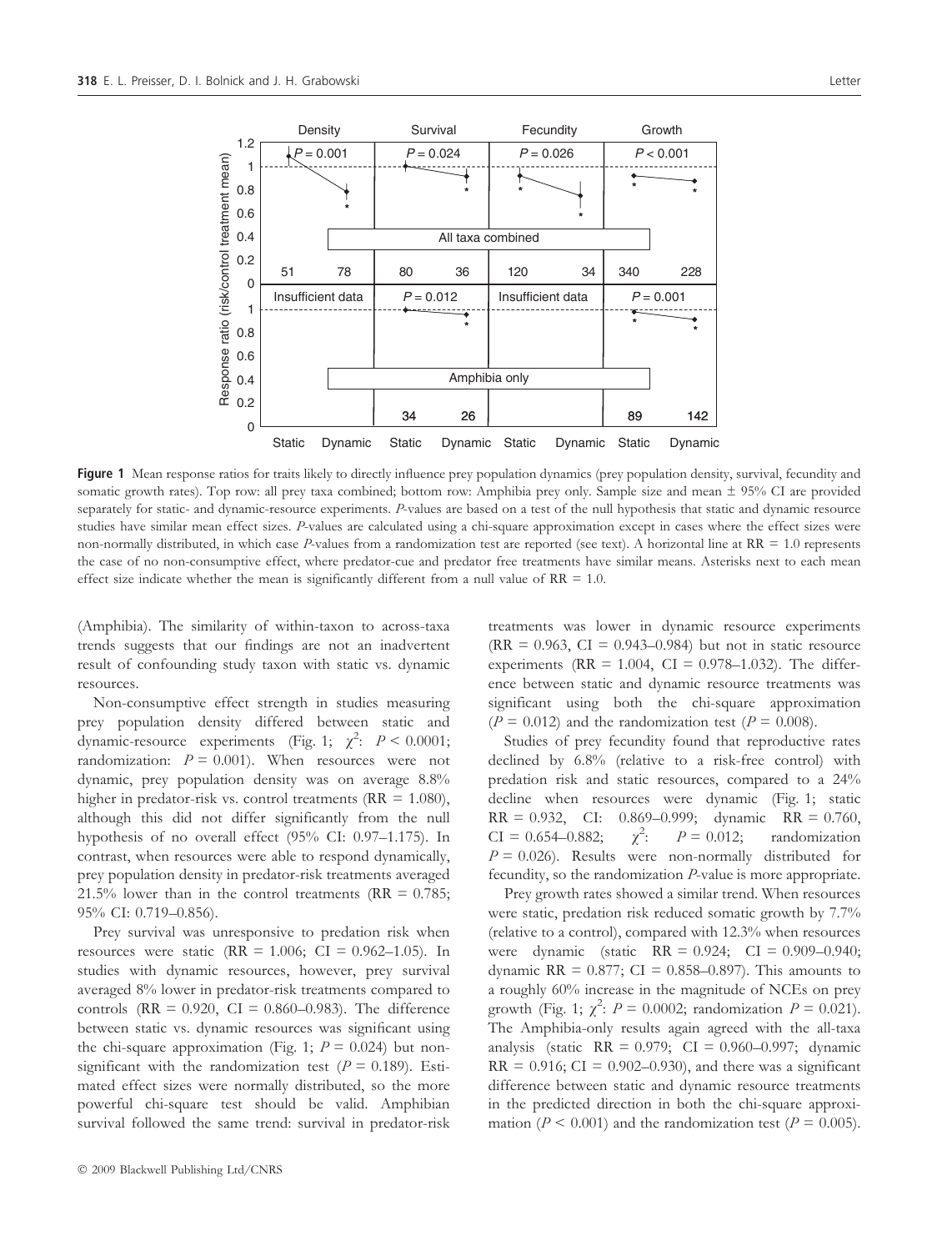

Figure 2 Mean response ratio for prey forageing behaviour traits (forageing rate, habitat use). Top row: all prey taxa combined; bottom row: Amphibia prey only. Sample size and mean ± 95% CI are provided separately for static- and dynamic-resource experiments. P-values are based on a test of the null hypothesis that static and dynamic resource studies have similar mean effect sizes. P-values are calculated using a chi-square approximation except in cases where the effect sizes were non-normally distributed, in which case P-values from a randomization test are reported (see text). A horizontal line at  $RR = 1.0$  represents the case of no nonconsumptive effect, where predator-cue and predator-free treatments have similar means. Asterisks next to each mean effect size indicate whether the mean is significantly different from a null marcate whener the mean is significantly different from a num  $\theta$  Table 1 Results of weighted least-squares regressions of study-<br>value of RR = 1.0.

In contrast to the life-history metrics described above, measures of prey behaviour showed little difference between static and dynamic experiments although the trends were in the same direction (Fig. 2). Predation risk substantially reduced prey forageing rate relative to riskfree controls (Fig. 2), but there was no significant tendency for this NCE to be stronger in dynamic- vs. static-resource studies (static RR =  $0.650$ , CI =  $0.438-$ 0.963; dynamic RR = 0.544, CI = 0.432–0.684;  $\chi^2$ :  $P = 0.415$ ; randomization  $P = 0.485$ ). We had relatively few studies of forageing rates in our database, because we only recorded behaviour effect sizes for studies that also reported life-history effect sizes. Consequently, this particular result has fewer case studies ( $n = 17$  and 45 for static and dynamic designs, respectively) and lower power.

Predation risk had a general tendency to reduce prey use of non-refuge (risky) habitats relative to risk-free controls (Fig. 2, RR < 1). In static resource experiments, predation risk reduced use of risky habitats by  $21.9\%$  (RR = 0.781,  $CI = 0.6584 - 0.901$ . In dynamic resource experiments, this reduction was even larger  $(RR = 0.674, CI = 0.5672-$ 0.779). A parametric random-effects model found a marginally significant difference between static and dynamic resource studies ( $\chi^2$ :  $P = 0.052$ ), whereas the trend was nonsignificant with a randomization test ( $P = 0.205$ ). Because the normal quantile plot showed some departure from normality, the parametric test is suspect and we do not conclude that there is an appreciable habitat use difference between static and dynamic resource studies. In contrast, a separate analysis of Amphibia revealed that dynamic resource experiments showed stronger effects of predator risk than did static resource experiments regardless of whether a  $\chi^2$  approximation ( $P = 0.002$ ) or a randomization test ( $P = 0.007$ ) was used.

Prey demographical variables (density, survival, fecundity and growth) varied more over time in dynamic vs. static resource experiments (Table 1). In dynamic resource experiments, the effect of predation risk on prey survival, fecundity and growth increased significantly over time (Table 1; all  $P < 0.05$ ) and only density was unaffected. Static resource experiments showed no relationship between experimental duration and NCEs on prey density, survival and fecundity (all  $P > 0.05$ ), despite the fact that time and the effect of predation risk on growth were significantly correlated  $(P < 0.001)$ .

Prey density, survival, and fecundity showed no relationship between mean effect size and the number of individuals per replicate (all  $P > 0.05$ ) in either static or dynamic

specific means of the log response ratio vs. experimental duration (in days), for both static (all resource types) and dynamic (periphyton resources only) experiments, for demographical response variables

|                    | Prey                 |                | Response<br>duration | experimental<br>VS. |                  |
|--------------------|----------------------|----------------|----------------------|---------------------|------------------|
| Experiment<br>type | response<br>variable | Sample<br>size | Intercept            | Slope               | $\boldsymbol{P}$ |
| <b>Static</b>      | Density              | 36             | 0.077                | $-0.001$            | 0.085            |
| <b>Static</b>      | Survival             | 63             | $-0.069$             | $\left( \right)$    | 0.611            |
| <b>Static</b>      | Fecundity            | 135            | $-0.105$             | $\Omega$            | 0.756            |
| <b>Static</b>      | Growth               | 379            | $-0.039$             | $-0.001$            | < 0.001          |
| Dynamic            | Density              | 12             | $-1.029$             | 0.008               | 0.054            |
| Dynamic            | Survival             | 6              | $-0.239$             | $-0.007$            | 0.037            |
| Dynamic            | Fecundity            | 23             | 0.031                | $-0.002$            | 0.029            |
| Dynamic            | Growth               | 155            | $-0.102$             | $-0.001$            | 0.021            |

Bolded text indicates P-values significant at P < 0.05.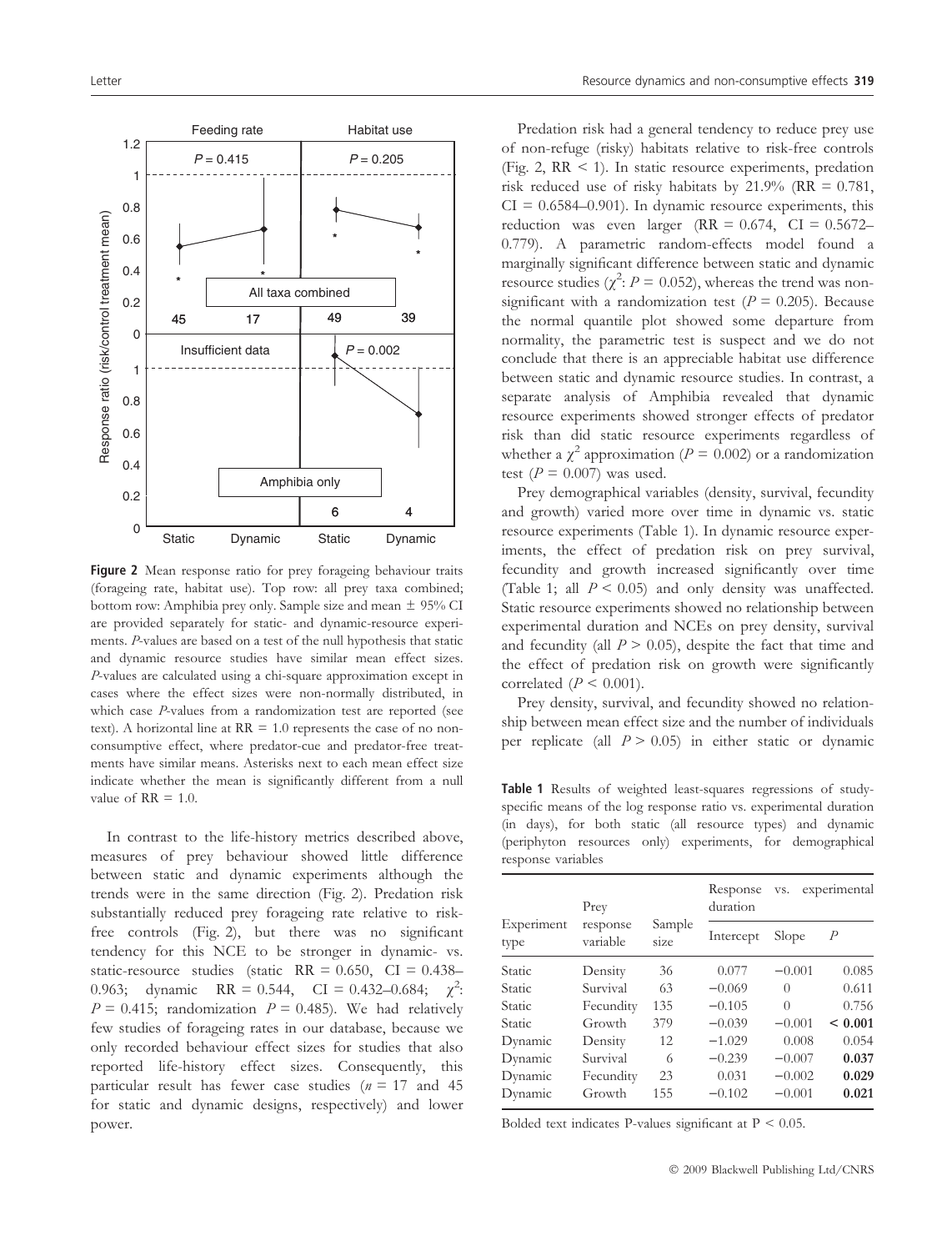resource experiments. Although prey growth in static resource experiments was slightly but significantly negatively correlated with the number of individuals per replicate ( $n = 378$ , intercept = -0.0568, slope = -0.0004,  $P = 0.034$ , these variables were not correlated in dynamic resource experiments ( $n = 184$ , intercept = -0.104, slope = 0.000,  $P = 0.318$ ). Consequently, our results are not likely to be artifacts arising from the confounding of resource dynamics with experimental population size.

# **DISCUSSION**

Prey that change their forageing behaviour, mating behaviour, physiology, or morphology in response to predation risk may incur costs that affect important demographic parameters and influence prey population dynamics (Lima & Dill 1990; Werner & Peacor 2003). Predators may thus exert NCEs on prey life history measures. Shifts in prey behaviour or phenotype can also modify resource densities as topdown control of resources is relaxed (Bolker et al. 2003; Werner & Peacor 2003; Schmitz et al. 2004). Because NCE magnitude may depend on resource availability (Abrams 1991; Peacor 2002; Bolnick & Preisser 2005), there may be complex feedbacks between predation risk, prey defense and resource density. Such feedbacks have been demonstrated both theoretically (Abrams 1991; Peacor 2002) and empirically (Peacor 2002). Whether the presence of resource dynamics acts to mitigate or magnify NCEs, however, may depend on the temporal and spatial scale of the study (Peacor 2002; Abrams 2008a) and the natural history of a given predator⁄ prey pair.

Our meta-analysis highlights a general tendency for resource dynamics to exacerbate the NCEs of predators on their prey. Perceived predation risk generally reduces prey density, fecundity, survival and growth relative to riskfree controls. We found that this NCE tends to be stronger in experiments that allow resources to vary, relative to those studies that supply a controlled ration of resources to the prey. The tendency for resource dynamics to exacerbate NCEs was observed for multiple response variables: prey somatic growth, fecundity, survival and population density. Prey behavioural traits (forageing rate and use of risky habitats) showed non-significant trends in the same direction. The latter result is important because it suggests that the differences in prey growth, survival and reproduction observed between static- and dynamic-resource studies cannot simply be attributed to differences in prey behaviour per se, and so presumably also involves feedbacks through changes in other interacting species.

We emphasize that the effect sizes and even directions described here reflect aggregate means across diverse systems and that the results from individual studies may depend on system-specific variables beyond the scope of our analyses. Among-system differences in predator or prey life history, physiology, coevolutionary history, relative body sizes and many other factors might influence NCE sizes. It is beyond the scope of the present study to dissect how all such interacting variables modify NCE magnitude, or its dependence on static vs. dynamic resources. In addition, many cases in our dataset lack relevant information about these other variables. Although we are not able to evaluate all these additional variables at present, the fact that we observe similar results within several distinct taxonomic groups that differ substantially in life history and other biological details suggests that our results are not simply an artifact of these factors. Our work thus confirms that the two experimental designs (static or dynamic resources) lead to systematically different outcomes across a wide range of systems and taxa, although it is likely that additional variation might be explained by examining other variables. Consequently, we focus on the difference between static and dynamic designs rather than on the specific effect size estimates that will be critically affected by the many additional variables and idiosyncrasies of individual study systems.

While there is a tendency for stronger NCEs with dynamic resources, this mean difference obscures high among-study variance within the set of experiments employing either static or dynamic resources. For instance, studies of systems with fast-growing resources such as periphyton have found cases where resource dynamics reduce NCEs. In mesocosm experiments with Anax predators and tadpole prey, reduced tadpole forageing effort led to increased algal abundance that ultimately increased tadpole growth rate relative to a no-predator control (Peacor 2002). Consequently, the effect of predation risk on prey growth was negative in the short term but positive in the long term. If such 'overcompensation' was the typical result of such experiments, long-term experiments with dynamically-varying resources should eventually exhibit positive effects of predation risk on prey fitness or growth  $(RR > 1)$ . In contrast, predation risk should have only detrimental effects on prey fitness (RR< 1) when resources are static. NCEs would thus tend to be stronger (smaller RR) for static- than dynamic-resource experiments, and the effect of predation risk should decline over time in dynamic resource experiments. Our analysis of the relationship between the effect of predation risk and experimental duration in dynamic resource experiments revealed the opposite pattern: for three of the four prey demographic metrices, the impact of predation risk increased significantly over time (Table 1). While a definitive test for overcompensation requires analyzing multiple experiments with known prey and resource generation times for a polynomial relationship between experimental duration and the effect of predation risk, our findings nonetheless suggest that overcompensation may be atypical (see below for additional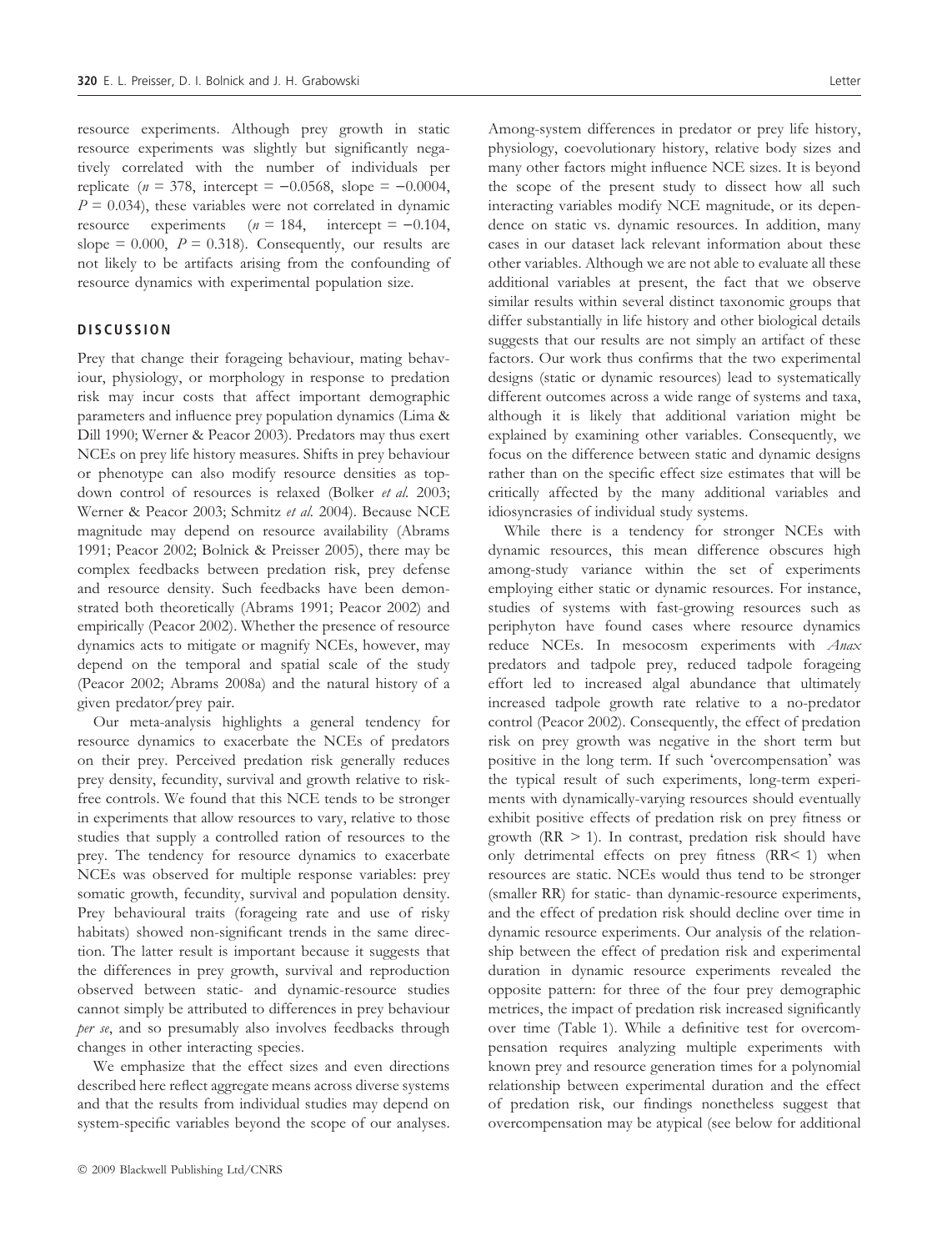discussion of the temporal scale of both static and dynamic resource experiments).

#### Possible mechanisms

Why would resource dynamics tend to exacerbate NCEs? A meta-analysis found a tendency for low resource availability to exacerbate NCEs (Bolnick & Preisser 2005). The underlying cause of this trend remains uncertain, but may occur because food limitation reduces individuals ability to compensate for the energetic costs of anti-predator behaviours, leading to a proportionally larger effect of predators on prey demography. Thus, the stronger NCEs in dynamic-resource studies would be consistent with lower overall resource availability. Most static resource experiments regularly replenished resources, preventing excessive depletion, whereas dynamic resources could reach persistently low levels despite their capacity for reproduction and self-renewal. Alternatively, dynamic resources may exhibit competitive effects such as those seen in the study of grasshopper responses to spiders: when grasshoppers switched to safer forb resources, grasses quickly outcompeted forbs, further reducing food availability (Schmitz et al. 1997). We therefore predict that static-resource experiments will maintain higher mean resource levels. Testing this prediction requires experiments that repeatedly monitor both prey and resource populations throughout the period of interest. Unfortunately, we are unable to test this prediction via meta-analysis, because not enough case studies provide the necessary multi-species temporal data. Another way to test this prediction would be to compare resource levels between static and dynamic experimental designs. However, no single study used both static- and dynamic-resource designs, preventing us from making direct comparisons of resource availability in the two designs. However, this hypothesis is consistent with fact that prey demographic variables show a strong relationship with experimental duration in dynamic-resource experiments (Table 1). This increasing NCE over time in dynamic studies would be consistent with declining resource availability.

Low availability of dynamic resources could reflect more than simple consumption by the focal consumer. Resources may adopt defensive tactics against their consumers (the focal prey of our collected studies), and hence be subject to direct NCEs of their own. These NCEs may be most pronounced in experiments that allow resource dynamics, because changes in resource growth, reproduction, and movement could further reduce resource abundance in addition to direct consumption. If resource NCEs are more likely in dynamic-resource experiments, it would explain lower resource availability and stronger NCEs. Again, we are unable to definitively test this proposed mechanism underlying the observed tendency for resource dynamics to exacerbate NCEs. Although the cascading effects of NCEs on a single species in a food chain have been researched, we are not aware of any studies evaluating the interaction of NCEs due to anti-predator strategies of multiple species at different food chain levels. This underlines the importance of experimental manipulations that collect time-series data on both prey and resource populations and provide the information necessary to differentiate between simple resource diminishment and more complex feedback mechanisms.

## Possible sources of bias

Several sources of bias can affect the results of a metaanalysis. The most widespread form of bias is the file-drawer effect, in which studies that fail to reject a null hypothesis tend to remain unpublished. It seems unlikely, however, that negative results would remain unpublished for one experimental design (dynamic resources) but be published for another (static resources). If dynamic resources cause larger NCEs than static resources, it is possible that static-resource studies would be published less often due to their smaller mean effect size. However, we found data on many more static resource experiments (1095 effect size estimates from 154 published papers) than dynamic resource experiments (691 estimates from 69 published papers). As a result, the non-publication of static resource experiments seems unlikely to create an artificial difference between these experimental designs. Another source of bias could arise from differences in study duration, as NCE magnitude can change over the course of a single study (Peacor 2002; Abrams 2008a). The average reported study duration was 34 days ( $SD = 60$ ), and ranged from a few minutes to as long as three years. Experimental length per se seems also unlikely to explain the observed difference between static and dynamic-resource studies, since the two groups did not differ in duration ( $P > 0.1$  for all response variables).

Another source of bias might involve logistical constraints influencing which taxa are examined using static- vs. dynamic-resource experimental designs. There are significant differences in occurrence of prey taxa between the two designs ( $\chi^2$  P < 0.0001; Appendix S1). There is a tendency for fish and amphibians to be given dynamic resources, and for branchiopods, mammals, and birds to be given static resources. If taxa differed systematically in NCE magnitude, biased representation of taxa might generate spurious differences between the experimental designs. However, the trends observed for the dataset as a whole also hold within major taxonomic groups. We therefore conclude that taxonomic representation is unlikely to be an important source of bias. Individual analyses of the three most abundant prey classes (Amphibia, Insecta, and Branchio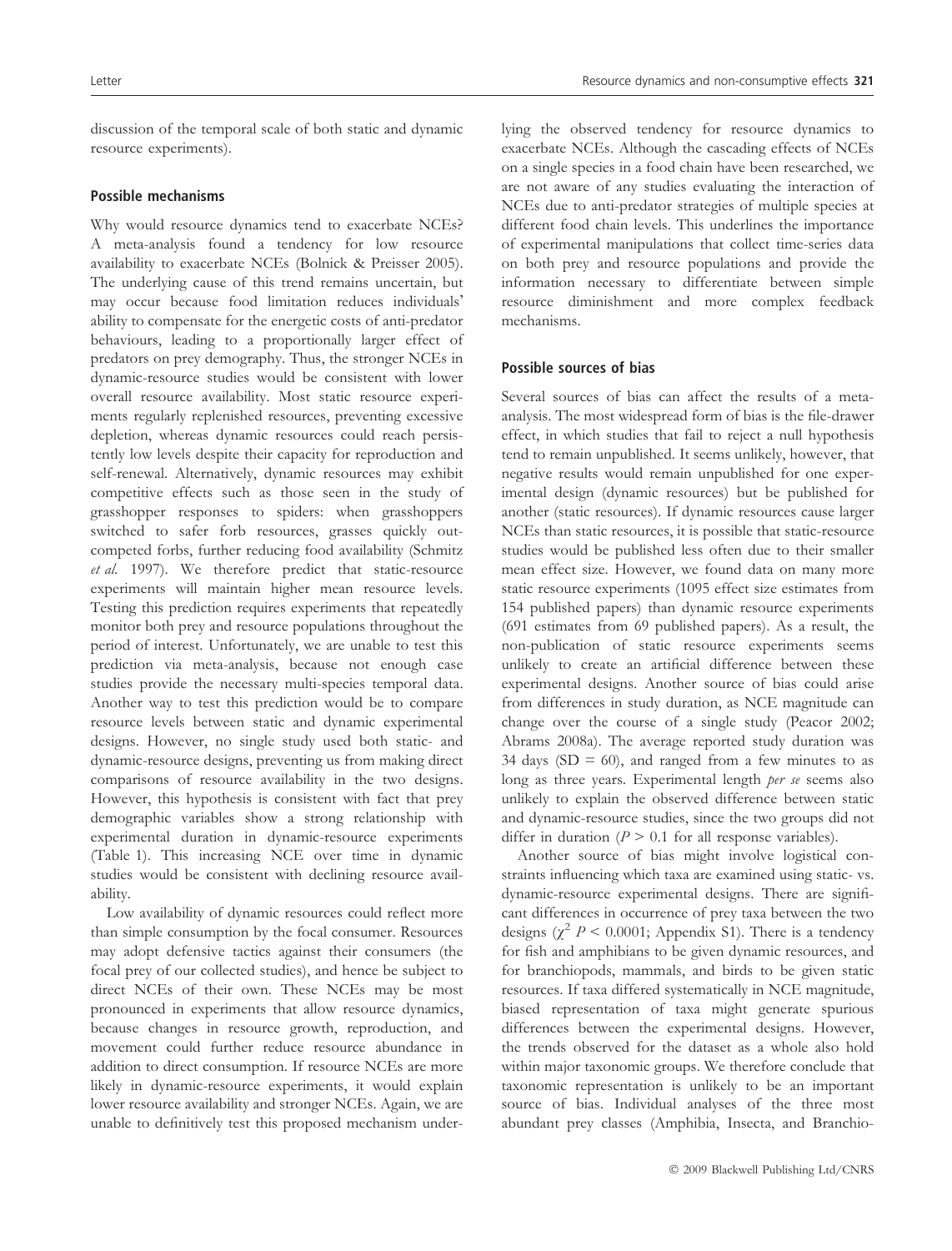poda) produced results qualitatively similar to those emerging from the larger analysis. For instance, amphibians make up the majority of studies of NCEs on prey density, and differ in frequency between experimental designs; when analysed separately, however, the results mirror those of the all-taxa analysis (Figs 1 and 2, bottom panel). Results from studies of non-amphibian taxa yield equivalent results, indicating that our results are not driven by the behavioural quirks of amphibians alone (the most heavily-studied taxon).

A final caveat for our study is that the most commonly-used design for NCE experiments may be subject to important biases arising from complicated feedbacks and interactions between NCEs and CEs (Abrams 2007, 2008a,b). Experiments contrasting predator-risk vs. no-predator treatments eliminate CEs in order to measure NCEs. CEs and NCEs may, however, interact: prey with reduced energy income (NCE) may, for instance, become vulnerable to predators (CE). Most experiments also focus on a single type of NCE (e.g., growth, survival, fecundity), ignoring trade-offs between or cumulative effects of multiple NCE pathways (Preisser & Bolnick 2008). Consequently, empirical estimates of NCEs must be treated with caution, and our inferences are only as reliable as the effect size estimates from standard experimental designs in our database.

# CONCLUSIONS

Our results highlight the fact that apparently small differences in experimental design can produce very different outcomes. Potential caveats notwithstanding, the diversity of prey taxa (18 classes ranging from bivalves to insects to mammals) and the large number of observations in our dataset allows us to conclude that resource dynamics appreciably affect the magnitude of predator NCEs on prey. This conclusion is strengthened by the fact that we see parallel results across multiple response variables, even though very few predator-prey systems contribute to more than one or two measured responses. Our research provides another illustration of the context-dependence in predatorprey interaction strengths (Peacor & Werner 2004b; Bolnick & Preisser 2005; Preisser et al. 2007; Abrams 2008a) that may occur in even simple food web modules. These results have implications for both experimental design in predatorprey studies, and for our understanding of trophic dynamics. Regarding trophic dynamics, our results imply that changing resource density over time can lead to variation in NCE magnitude.

Our results also suggest that experimental assessments of predator effects on prey must acknowledge the potential for resource diminution and feedback loops, and the consequent importance of experimental duration. Had more studies obtained time-series data and measured resource levels, we might have been able to distinguish between the

various mechanisms capable of producing the observed pattern. The scarcity of such datasets underlines the need for experimental manipulations of resource dynamics that take time series data in order to explicitly test these hypotheses. We predict that while resource reduction will affect dynamic systems where the resource's generation time exceeds the experimental duration, longer-term experiments with rapidly cycling resources may yield complex feedback loops capable of producing overcompensation and other outcomes. While the use of dynamic resources appears largely motivated by the laudable desire for ecologicallyrelevant conditions, our work demonstrates the subtle but important consequences of such realism. Similarly, experimenters employing static resources should be aware that controlled laboratory manipulations may unwittingly but systematically underestimate the response of prey to predation risk.

# ACKNOWLEDGEMENTS

We thank S. Peacor and several anonymous referees for comments on the manuscript, and P. Abrams for the discussions that motivated this study. M. Benard and J. Pantel helped assemble the NCE database. This work was conducted as part of the 'Does Fear Matter?' Working Group supported by the National Centre for Ecological Analysis and Synthesis (NSF Grant #DEB-0072909) and the University of California, Santa Barbara.

# **REFERENCES**

- Abrams, P.A. (1984). Foraging time optimization and interactions in food webs. Am. Nat., 124, 80–96.
- Abrams, P.A. (1990). The effects of adaptive behavior on the type-2 functional response. Ecology, 71, 877–885.
- Abrams, P.A. (1991). Life history and the relationship between food availability and foraging effort. Ecology, 72, 1242–1252.
- Abrams, P.A. (2007). Defining and measuring the impact of dynamic traits on interspecific interactions. Ecology, 88, 2555-2562.
- Abrams, P.A. (2008a). Measuring the impact of dynamic antipredator traits on predator-prey-resource interactions. Ecology, 89, 1640–1649.
- Abrams, P.A. (2008b). Measuring the population-level consequences of predator-induced prey movement. Evol. Ecol. Res., 10, 333–350.
- Bolker, B., Holyoak, M., Krivan, V., Rowe, L. & Schmitz, O. (2003). Connecting theoretical and empirical studies of traitmediated interactions. Ecology, 84, 1101–1114.
- Bolnick, D.I. & Preisser, E.L. (2005). Resource competition modifies the strength of trait-mediated predator-prey interactions: a meta-analysis. Ecology, 86, 2771–2779.
- Gurevitch, J. & Hedges, L.V. (1999). Statistical issues in ecological meta-analysis. Ecology, 80, 1142–1149.
- Hedges, C. & Olkin, I. (1985). Statistical Techniques for Meta-analysis. Academic Press, New York NY.